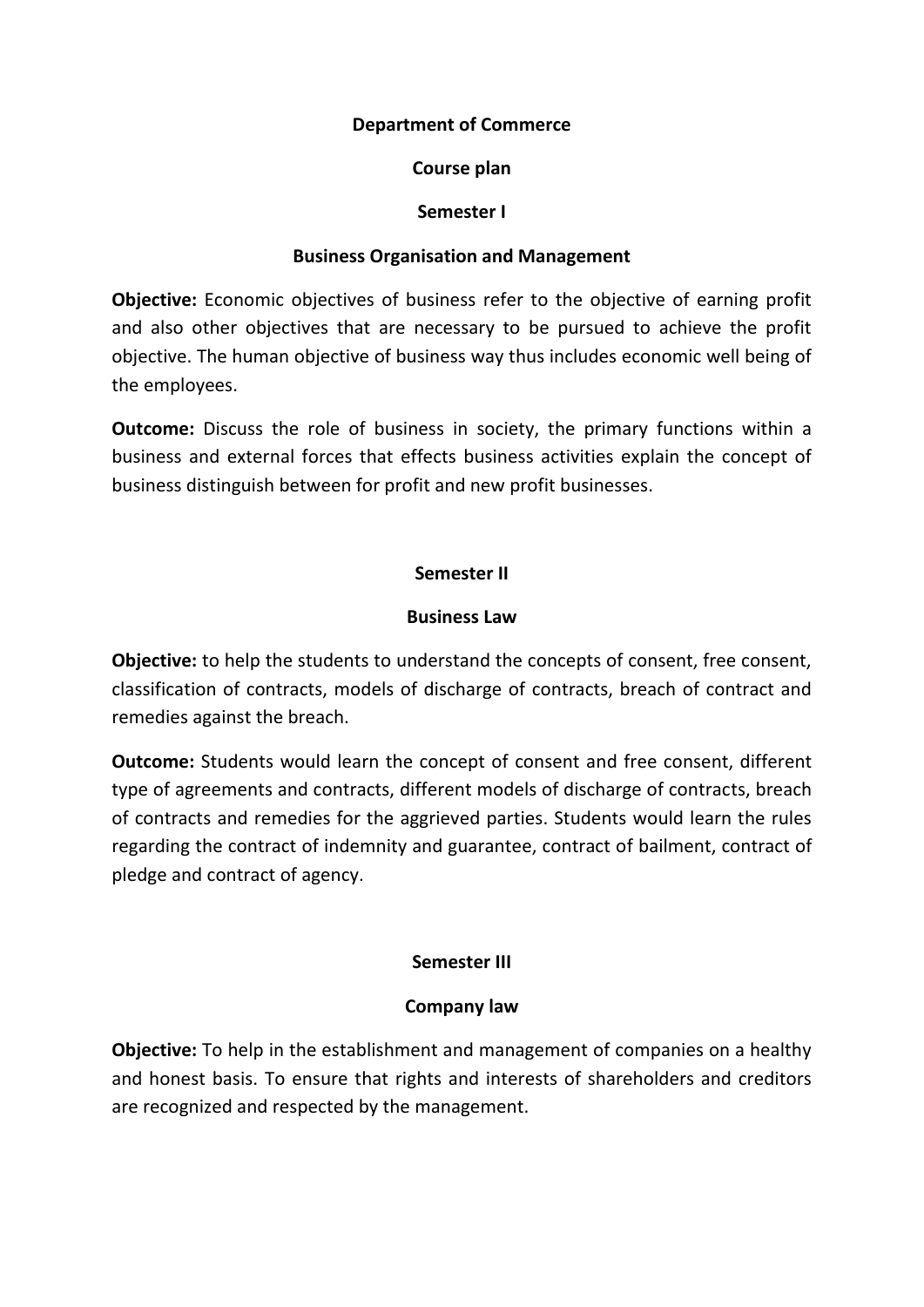**Outcomes:** Explain the concepts of company low. Detectives elements of partnership and companies agreement. Reviews the provisions of the law of partnership in Turkish commercial code.

### **Semester IV**

#### **E-Commerce**

**Objective:** The primary aim of every business is to focus on cost reduction and E-Commerce helps them do the same effectively. The automatic process of ecommerce helps to reduce the cost management. The proper use of technology, digital marketing can help you gain more customers without injecting much.

Outcome: Analyze the impact of e-commerce on business models and strategy. Describe the major types should be followed in building on e-commerce presence. Identify the key security threats in e-commerce environment.

#### **Semester V**

#### **Human Resource Development**

**Objective:** Effectively manage and plan key human resource functions within organizations. Examine current issues, trends, practices and processes in HRM. Problem solves human resource challenges.

**Outcome:** Demonstrate an understanding of key terms, theories/concepts and practice within the field of HRM. Develop an ability to undertake qualitative and quantitative research. Identify and apply new ideas, methods and ways of thinking.

# **Semester VI**

# **Service Marketing**

**Objective:** To provide students with an appreciation of concepts, functions and techniques of the craft of marketing services. To develop an understanding of the state of the art service management thinking to promote a customer service oriented mindset.